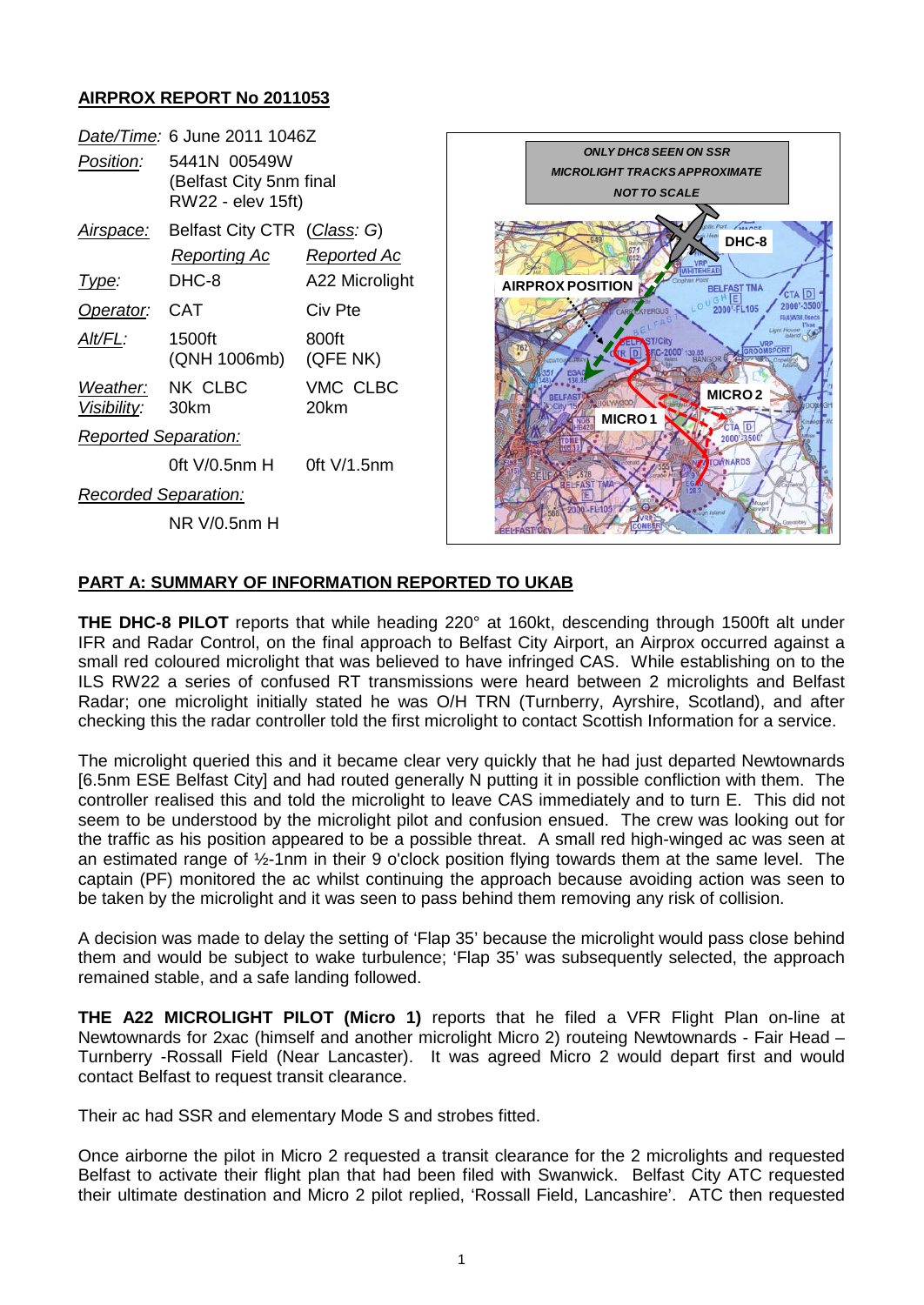clarification and they again replied 'Rossall Field, Lancashire then onward to Otherton airfield, Staffordshire'. ATC Belfast City then asked, "why are you requesting clearance through Belfast airspace if you are heading for Staffordshire" and they explained at length that both ac were routeing N to coast-out of Northern Ireland at Fair Head and route via Mull of Kintyre then Turnberry before turning S for initial landing site at Rossall Field.

Belfast ATC then attempted to route the other microlight across Belfast Loch via VRP-Whitehead, the microlight reported that he was unfamiliar with the area and they followed an RT exchange to identify various reporting points [VRPs] on the map.

Belfast City ATC was concerned he had incoming traffic and requested that they expedite their crossing of Belfast Loch but Micro 2 pilot replied that his max speed is 80kt and he was eventually routed via VRP-Whitehead to VRP-Larne.

At no time had ATC requested identification or the location of the second ac in the stream included in the initial transit clearance request (Micro 1). He (the second and the reported ac) was about 1nm behind Micro 2 at take-off and decided to slow down to 60kt and initiate a LH rectangular holding pattern at VRP-Groomsport [the boundary of CAS 9.5nm ENE of the Airport and 5nm SE of the CL for RW22] pending clarification of his transit clearance.

His ac was equipped with a standard GPS and a NATS Aware GPS and was at all times cognisant of his position and was visual with the inbound traffic over 1.5nm away – the visibility being excellent. Belfast City ATC requested the other microlight (Micro 2) to turn E but there was no reply so ATC again requested the [other] ac to turn E and Micro 2 pilot reported that both his GPS and compass indicated that he was already heading E.

It was at that point that he suspected that ATC were looking at him [Micro 1] on their radar but were addressing the other microlight [2] who had already routed across the zone to the N.

He, the reported pilot, then stated on the RT *"Micro 2 C/S…. South East of your zone I suspect it is this aircraft you can see on your screen and not Micro 1 C/S….".*

ATC Belfast City responded with "Micro 1 C/S…. turn immediately East" which he did, although at the time of instruction he was already turning W in the aforementioned LH rectangular holding pattern.

Belfast City ATC then issued a unique squawk code for the transponder and asked why the reported pilot had not turned immediately E when requested – the reality was that the first 2 requests were given to the wrong ac, after ac verification ATC confusion was confirmed.

He felt that he fully had complied with ATC directions and can only reiterate that at all times he was cognisant of position and visual with the inbound ac but considered it expedient just to apologise to ATC on the RT rather than have a debate on the RT.

It was subsequently explained to ATC that the reported pilot was the second microlight (Micro 1) of the original transit clearance request and that the other ac (Micro 2) was designated for RT with Belfast City, but since no recognition of his ac or verification of his position was requested by ATC, he had not followed the leading Microlight (Micro 2) across the zone and had remained clear to the SE but ATC responded by stating that they would be filing an Airprox.

He then routed  $E - N - W$  to rejoin the original lead ac N of VRP-Larne, reporting going en-route when requested.

He assessed the risk as being none.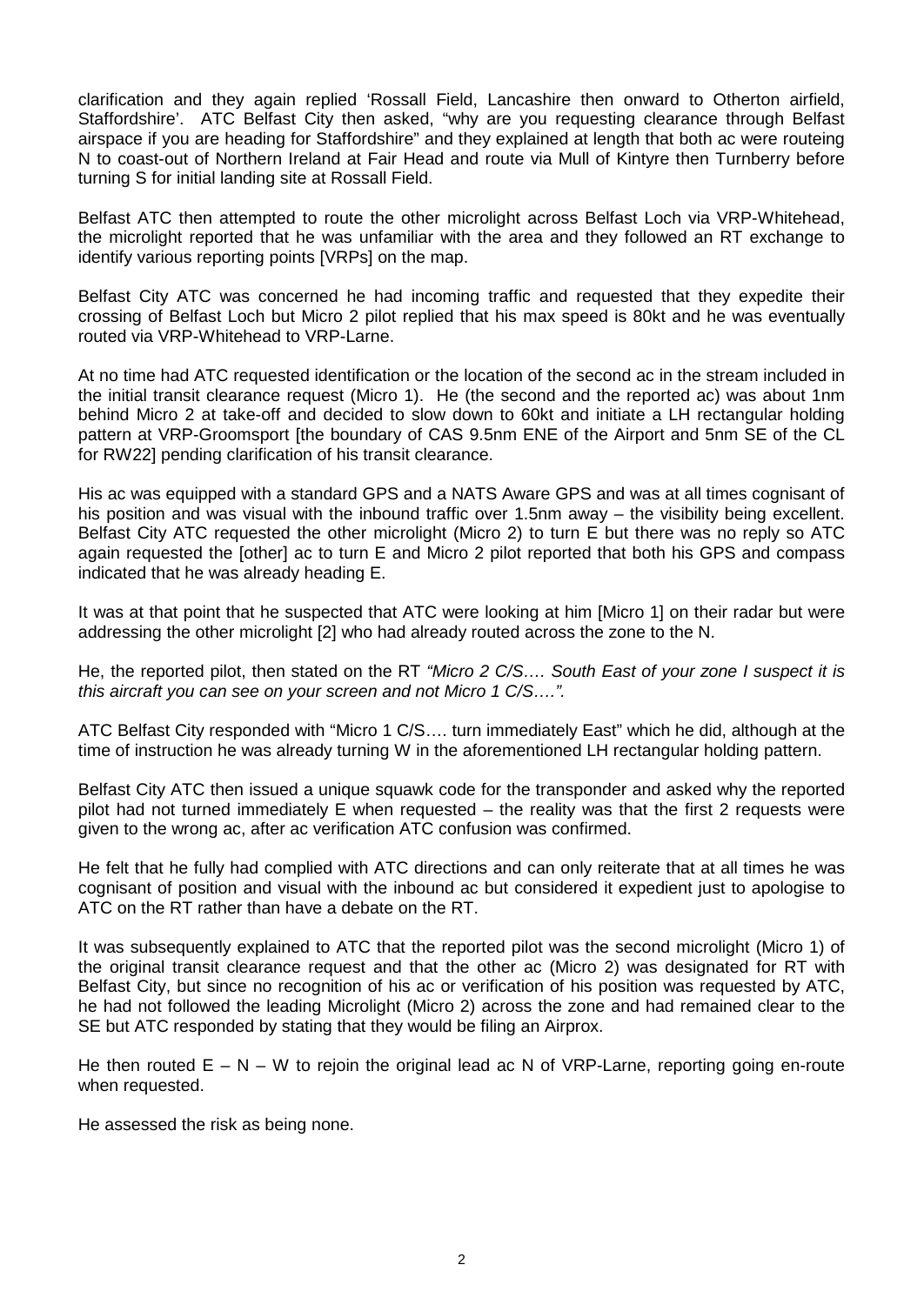**ATSI** reports that the Airprox occurred at 1045:50, 4nm NE of Belfast City Airport and within the Belfast City Control Zone, Class D airspace between a DHC-8-Q400 (DHC-8) inbound IFR and an A22 Foxbat Microlight (Micro 1) that was one of two Microlight ac (Micro 1 & Micro 2) believed to have visited Newtownards Airfield as part of the airfield's 50th anniversary celebration 'Fly in' held between 3rd and 5th June 2011.

The microlight pilots planned to route from Newtownards to Fair Head, situated on the N coast of Northern Ireland, across the Irish Sea via the Mull of Kintyre and Turnberry, then S to Rossall Field, which lies to the S of Morecambe Bay. Belfast City ATSU provided details of the guidance given to pilots by Newtownards Airfield, which stated:

'**North** – route Larne towards Whitehead VRP to cross Belfast Lough to remain East of Groomsport VRP. Transit clearance may be given at 1500ft alt or below due to inbound ILS traffic for RW22 at Belfast City. Ensure RT contact is established with Belfast City Approach 130.850 before reaching Larne.'

'All aircraft are recommended to contact Belfast Approach 130.850, if there are several aircraft in close formation nominate one aircraft to do the RT with all the relevant details.'

Newtownards is situated 6.5nm ESE of Belfast City and a direct track to Fair Head would cross the RW22 final approach at a range of 5.25nm.

CAA ATSI had access to RTF recordings together with controller and pilot written reports. Radar recordings were available from the Belfast City 10cm radar and the NATS (BEL) 23cm radar. None of the radar sources initially showed any primary or SSR return for either microlight during the period of the Airprox. The Belfast City Radar recordings did not show any primary returns of the microlights due to an incorrect configuration of the recording equipment during installation.

As a result of a local investigation by the radar and display manufacturers, the radar recording showing the primary radar returns was retrieved in early October and became available to CAA ATSI. This report has been updated to reflect the radar analysis of the data available.

METAR EGAC 061020Z 25008KT 200V290 9999 FEW024 SCT037 12/05 Q1006=

Belfast City ATSU reported that the duty instructor at Newtownards spoke to one of the microlight pilots prior to their departure, stressing the requirement to contact Belfast City ATC, with two suggested routeing options:

via Groomsport (6.5nm north-northeast of Newtownards) to Whitehead or via the Belfast City overhead.

At 1037:14, the inbound DHC-8 was transferred to Belfast City Radar and the pilot reported descending to FL100 on heading 205° with information 'Hotel'. The Belfast controller instructed the DHC-8 to descend to an alt of 6000ft on QNH 1006. The DHC-8 was turned onto a heading of 300° and advised to expect vectoring for ILS RW22, number 3 in traffic with no delay; it was then instructed to stop the turn on a heading of 290°.

The Micro 1 pilot's report indicated that, 'It is agreed that Micro 2 departs first and will operate the R/T with Belfast to request transit clearance'.

At 1039:01, Micro 2 called, *"Belfast Micro 2 C/S".* The Belfast controller asked Micro 2 to standby and gave the DHC-8 further descent to 4000ft. Micro 2 pilot was then asked to pass message and advised, *"Micro 2 C/S is a flight of two microlights erm we're coasting out at er Fairhery erm Fair Head request transit through your zone please";* the controller asked Micro 2 to report destination and the pilot replied, *"Destination is Turnberry er sorry we're coasting in at Turnberry our final destination*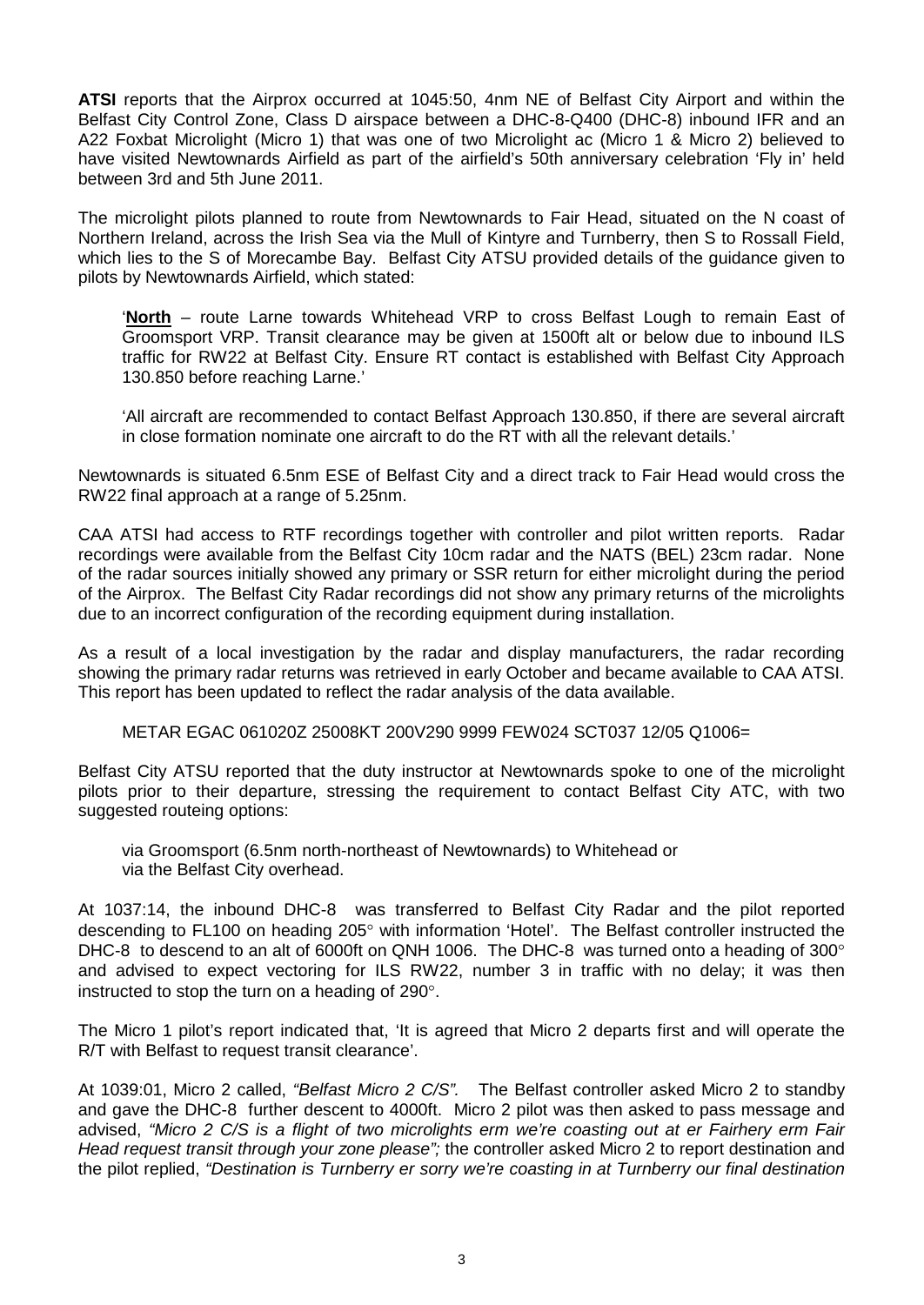*is erm Marn Farm".* The controller asked Micro 2 to standby and transmitted to two other ac establishing on the ILS for RW22.

At 1039:01, the radar recording shows the inbound DHC-8, 22.9nm NE of Belfast City, passing FL083 in the descent and also shows two primary contacts, 2nm apart to the E and SE respectively of Newtownards airfield.

[Note: From the data available, ATSI beleived that Micro 2 was the lead ac and was the more N'ly contact].

At 1040:42 the controller asked Micro 2, *"Micro 2 C/S sorry just confirm you're coasting in at Turnberry"* and the Micro 2 pilot reported, *"Yeah we're coasting in at Turnberry final destination is Rossall Farm sorry and er we have erm a flightplan would you be able to activate that please".* The controller responded, *"Micro 2 C/S I'm wh – can you give me a precise location on your destination not fam familiar with that";* Micro 2 pilot asked the controller to standby.

At 1040:31, the controller instructed the DHC-8, *"DHC-8 C/S descend to altitude two thousand feet*  when established on the localiser descend on the glidepath"; this was acknowledged by the pilot. The radar recording shows the DHC-8, 19.5nm NE of the airfield, with the two primary contacts, 7.5nm E of the airfield tracking NW and 2nm apart.

At 1040:47, the Micro 2 pilot confirmed the final destination as Rossall Field a private field 15nm NE of Blackpool. The controller replied, *"Micro 2 C/S if your coasting in at Turnberry and heading to Blackpool you shouldn't really be speaking to me if you contact er freecall Scottish Information on one one niner decimal eight seven five or you can contact Prestwick Approach one two niner decimal four five";* the pilot replied, *"Thank you I'd just though we'd erm er we'd give you you a call er transitting your zone to Fair point".*

At 1040:59, radar recording shows Micro 2 fade from radar at a position 2nm E of Micro 1 which is observed to continue tracking NW.

At 1042:20 the controller asked Micro 2, *"er just confirm you are at Turnberry going to Blackpool and wish to transit the Belfast City Zone"* and the Micro 2 pilot responded, *"er sorry erm I've erm I'll say again I've departed Newtownards and we are coasting out at erm Fair Head and er and request a transit of your zone."*

At 1042:23, radar recording shows a primary contact (Micro 1) has entered the Belfast City CTR CAS at a position 2nm NNW of Newtownards and 5nm E of Belfast City.

The controller issued a zone transit clearance, *"(Micro 2)C/S cleared to transit not above two thousand feet VFR QNH one zero zero six and is that you about two miles north of er Newtownards".* Micro 2 pilot confirmed the position and the controller requested a readback of the clearance which the pilot gave as, *"not above er two thousand feet one zero zero six".* At 1043:07, the controller asked Micro 2 pilot if he was familiar with Bangor [on the S coastline of Belfast Lough]; the pilot confirmed *"Yes"* and the controller responded, "*Micro 2 C/S route to hold there is inbound traffic for RW two two remain well east of final approach"* and the pilot replied, *"Routeing Bangor er remain well east thank you Micro 2 C/S".*

At 1044:00, Micro 1 pilot called Belfast Radar and the controller replied, *"Last station calling standby".* The controller then transmitted to Micro 2, *"Micro 2 C/S I think I have you just east of the field by about three miles I need you to turn eastbound please your heading straight to the final approach"* and the pilot replied with his callsign. Shortly after the controller again transmitted to Micro 2, *"Micro 2 C/S I need you to turn immediately eastbound."* The Micro 2 pilot responded, *"er to the east Micro 2 C/S"*.

At 1044:10, the radar recording shows a primary contact, 4nm ENE of the airfield tracking WNW (Micro 1).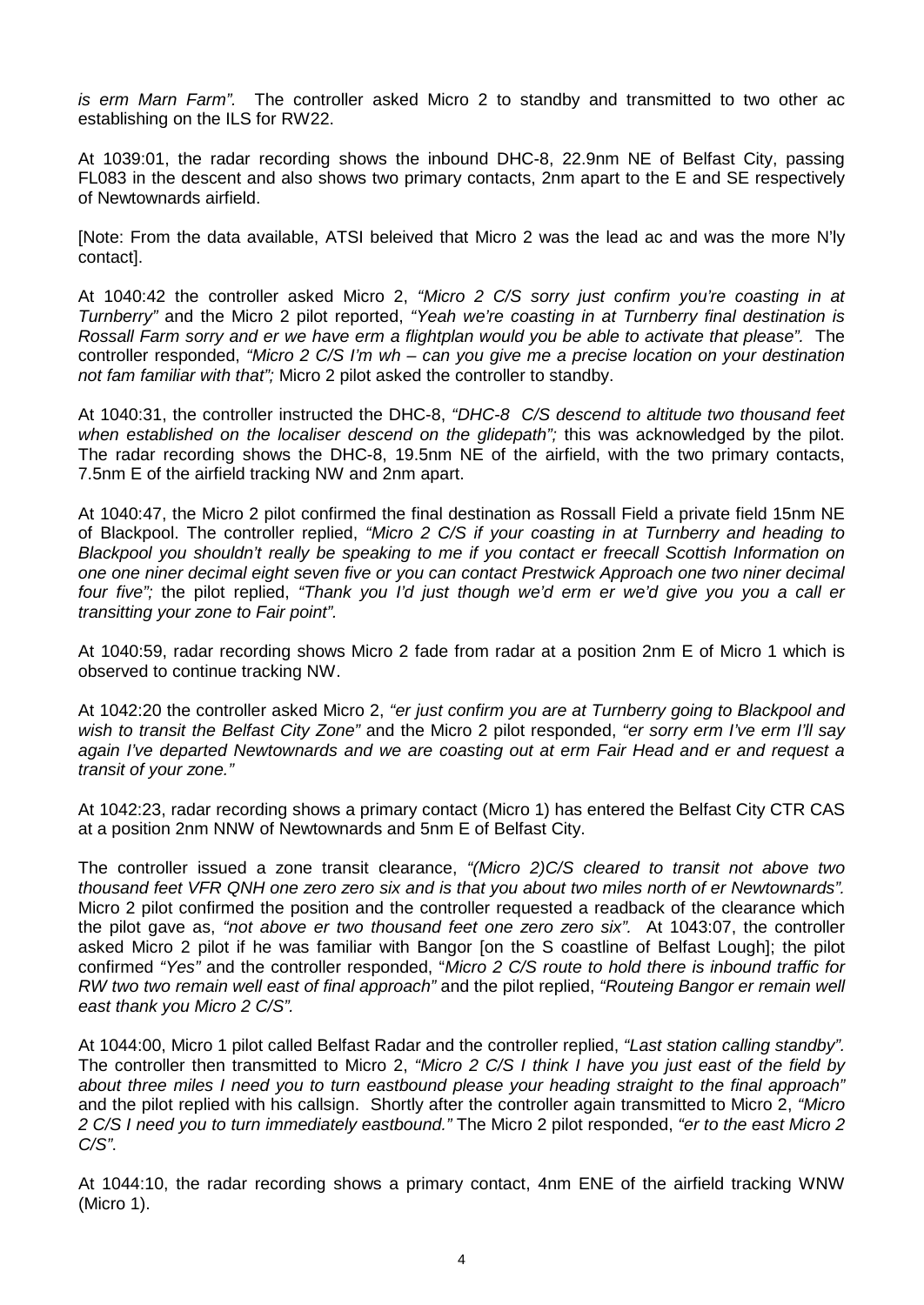At 1044:30, the controller advised the DHC-8 pilot, *"and DH8 C/S traffic information are two microlights believed to be just east of final approach at three miles ????turning eastbound not above two thousand feet VFR";* this was acknowledged by the pilot.

At 1044:45, the radar recording shows the DHC-8 , 6.5nm from touchdown passing 2000ft, with Micro 1 in its half past eleven position at a range of 3.7nm crossing from L to R. The DHC-8 was then transferred to TWR.

MATS Part 1, Section 2, Page 1, states that for IFR and VFR flights within Class D controlled airspace:

Aircraft requirements: ATC clearance before entry. Comply with ATC instructions.

Minimum Service by ATC unit: Pass traffic information to IFR flights on VFR flights and give traffic avoidance advice if requested.

The DHC-8 pilot did not report the microlights in sight and did not request avoiding action and the controller transferred the ac to TWR before the conflict was resolved.

At 1044:50, the controller advised, *"Micro 2 C/S I need you to turn eastbound you're showing norbelieved to be showing northbound now"* but the pilot reported a compass and GPS heading of E. Three sec later the radar recording shows Micro 1, 3.3nm NE of the airfield, making a right turn onto N and Micro 2 reappears, 4.8nm ENE of the airfield tracking E, which correlates with the pilot's earlier call indicating a compass and GPS heading of E.

At 1045:16, Micro 1 transmitted, *"Belfast City Micro 1 C/S I think that's us you have ???? northbound".* The controller responded, *"Micro 1 C/S pass your message and er can you leave controlled airspace please eastbound".* The pilot replied, "*We've just left Newtownards and wish to coast down to Fair Head and request transit transit across your airspace please".* The controller transmitted, *"Micro 1 C/S you're believed to be heading towards the final approach can you turn eastbound immediately*". Radar recording shows Micro 1 tracking northeast 2nm S of the DHC-8 .

At 1045:30, radar recording shows Micro 1 turning left onto a NW track, towards the DHC-8 .

At 1045:50, radar recording shows the two ac passing abeam. The DHC-8 is on a 4nm final indicating an alt of 1300ft, with Micro 1 in the DHC-8's 9 o'clock position at a range of 0.5nm. As the DHC-8 passes abeam, Micro 1 makes a L turn.

The report from the DHC-8 pilot indicated that the Micro 1 seemed to be taking avoiding action, passing behind. The DHC-8 pilot decided to delay the 35° flap setting in order to reduce the wake turbulence.

At 1046:25, the controller transmitted, *"Micro 1 C/S route eastbound immediately QNH one zero zero six"* and the Micro 1 pilot replied, *"Eastbound one zero zero six thank you".* The controller did not specify a direction of turn and radar recording shows Micro 1 turn L onto an E'ly track. (Micro 2 was shown 3nm N of Newtownards continuing to track E.)

In the subsequent transmissions the pilot of Micro 1 confirmed that the two ac had departed Newtownards together and thought that Micro 2 was obtaining the clearance for both ac. When the controller asked why, when Micro 2 was asked to leave the zone Ebound, Micro 1 had continued Nbound, Micro 1 pilot apologised and said that he had become disorientated.

At 1049:59, the Belfast City radar recording shows Micro 1, 8.25nm ENE of Belfast City airport tracking E.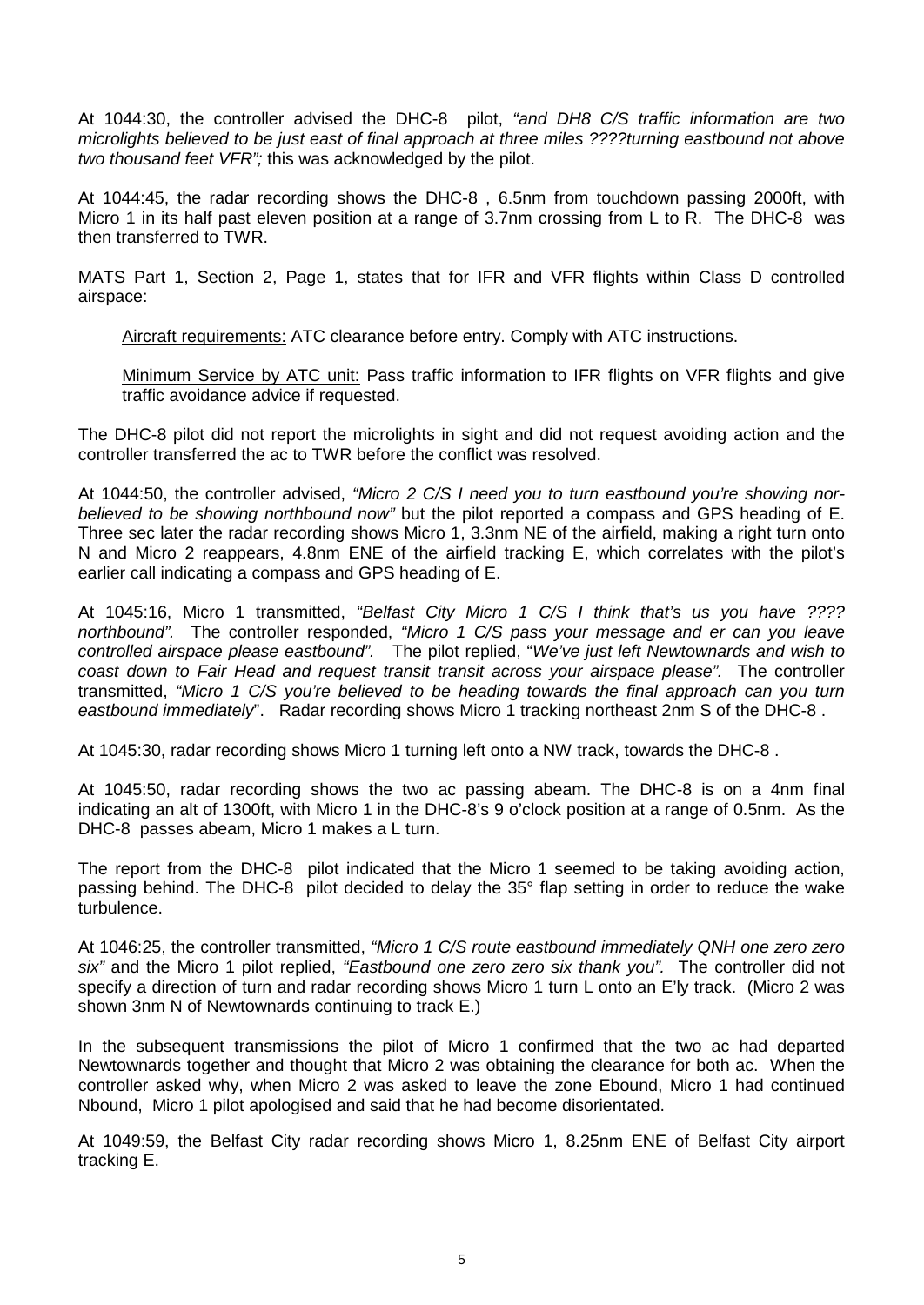At 1051:39, the NATS (BEL) radar source shows a 7000 squawk appear, on a bearing 082° from Belfast at a range of 9.6nm. This correlates with the track and bearing of the primary return shown on the Belast City radar; Mode S identified the ac callsign as that of Micro 1.

At 1052:08, the NATS (BEL) radar recording shows the SSR code of Micro 1 change to 4250 (a code allocated by Belfast City). The ac is observed to cross the coast and then turn to track N over the Irish Sea. The SSR code did not appear on the Belfast City radar recording.

The initial call from the microlight formation was not in the approved format and caused confusion and misunderstanding; CAP413, Chapter 3, Page 8, states:

'When instructed by the ATS Unit to 'Pass Your Message', the reply should contain the following information, whenever possible in the order specified:

Aircraft Callsign / Type Departure Point and Destination Present Position Level Additional details / Intention (e.g. Flight Rules, Next route point)

Micro 2 pilot called coasting out at Fair Head requesting transit through the zone. The pilot then confirmed destination as Turnberry and apologised stating that they were coasting in at Turnberry with final destination as Marn Farm.

After the initial misunderstanding, the controller issued a clearance to transit the zone and the pilot of Micro 2 confirmed his position was 2nm N of Newtownards Airfield. CAA ATSI considered that the controller, mistakenly believed that the single primary contact showing at the time the clearance was issued, represented the flight of two microlights operating in formation. The UK AIP page (4 Jun 09) ENR 1-1-4-11, states:

### **Civilian Formation Flights - ATC Procedures General**

ATC will consider formations to be a single unit for separation purposes provided that: The formation elements are contained within 1nm laterally and longitudinally, and at the same level. Within Class F and G Airspace and subject to ATC approval, these limits may be increased to 3 nm and/or up to 1000ft vertically.

The formation, although operating outside the parameters above, has NSF approval.

The formation leader is responsible for ensuring safe separation between ac comprising the formation.

In making initial contact with the ATC unit, the formation leader shall clearly state the number of ac in the formation.

Where a flight plan is required, the identification of the formation leader and the number of ac in the formation must be shown.

All ATC instructions and clearances will be addressed to the leader.

The contact displayed on radar was in fact Micro 1 and ATSI estimated that Micro 2 was 2nm further to the E (not showing on radar). Micro 1 pilot's written report indicated that the ac was equipped with SSR; however, neither ac displayed an SSR code.

The ATC clearance to transit controlled airspace did not specify a routeing but the controller subsequently instructed Micro 2 to hold at Bangor with information about the ILS traffic. Micro 2 acknowledged this instruction and reported *'routeing Bangor to remain well east'.* The controller had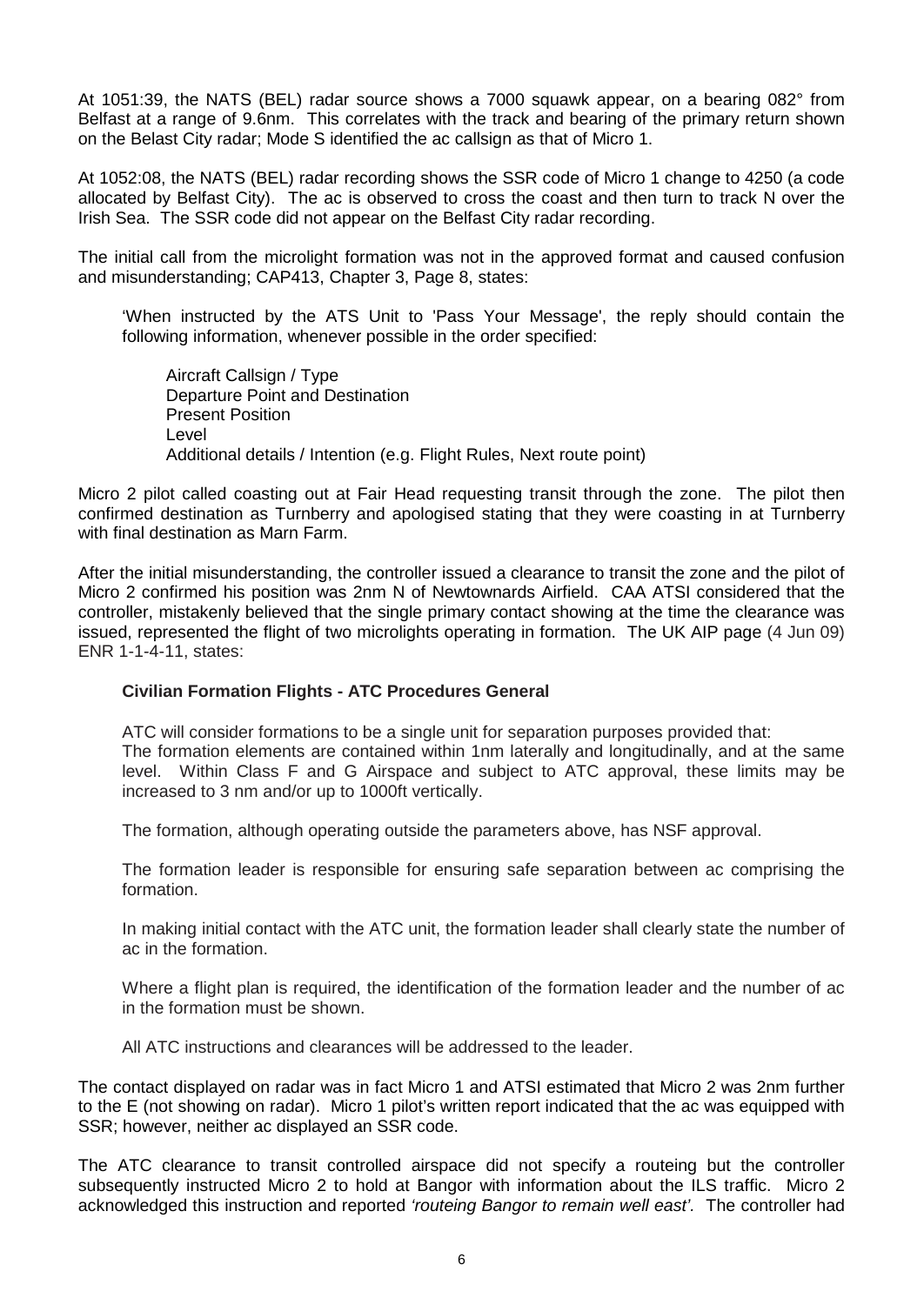an expectation that both ac would route to hold at Bangor. MATS Part1, Section 3, Chapter 4, Page 1, Paragraph 3.3 states:

'Routeing instructions may be issued which will reduce or eliminate points of conflict with other flights, such as final approach tracks and circuit areas, with a consequent reduction in the workload associated with passing extensive traffic information. VRPs may be established to assist in the definition of frequently utilised routes and the avoidance of instrument approach and departure tracks. Where controllers require VFR ac to hold at a specific point pending further clearance, this is to be explicitly stated to the pilot.'

The Micro 1 pilot's report indicated that the two Microlights were not in close formation, but that Micro 1 pilot had expected Micro 2 to obtain the transit clearance on behalf of both ac. The pilot's report states: 'It was subsequently explained to ATC that Micro 1 was the second microlight ac of the original transit clearance and that Micro 2 was designated for R/T with Belfast City, but with no recognition or verfication of position sought from ATC, Micro 1 did not follow Micro 2 across the zone and had remained in the southeast area'.

The controller passed TI to the DHC-8 pilot, in the belief that the two microlights were 3nm E of the approach and turning onto an E'ly track. At that point the DHC-8 was transferred to the TWR. However the primary contact was not following the controller's instruction to turn E and continued N. CAA ATSI considered that it would have been appropriate for the controller to have retained the DHC-8 on frequency until the conflict was resolved and also in the event that avoiding action was considered necessary or was requested by the DHC-8 pilot.

Micro 1 attempted to contact ATC but the controller was not aware of the significance of the callsign, instructing the ac to standby. It was only when Micro 1 pilot identified himself as the conflicting ac and Micro 2 reappeared on the radar tracking E, that the controller recognised the situation and instructed Micro 1 to turn immediately onto E.

At 1051:39, Micro 1 was identified using Mode S SSR at a position that correlated with the last recorded position of the primary radar return of the aircraft involved in the Airprox (Micro 1). The SSR label appeared on the NATS (BEL) radar after the incident.

The microlight pilots did not follow the guidance specified in the UK AIP, or provided by Newtownards, for formation flights. Micro 2 pilot's initial call indicated a 'flight of two microlights', however, Micro 1 pilot's written report indicated that he had not followed Micro 2 in formation. The two ac were not operating in formation and Micro 1 entered the zone separately, without a clearance, and into confliction with the DHC-8 on the ILS.

The following were considered to be contributory factors:

The microlight pilots did not follow the routeing guidance provided by Newtownards and ATC did not specify a routeing in the transit clearance. However, Micro 2 was asked to hold at Bangor and the controller had an expectation that both ac would comply.

The pilot of Micro 2 did not update ATC that he was no longer in formation with Micro 1.

It is considered that, the controller mistakenly believed that the single primary contact seen on radar 2nm N of Newtownards was Micro 2, and the formation of two microlights. This proved to be incorrect.

It is considered that, the controller's early transfer of the DHC-8 to the TWR frequency, before the conflict had been resolved, precluded any form of avoiding action being given by radar controller or requested by the DHC-8 pilot. (The pilot could have requested such action from the TWR.)

The non-standard format of the RT phraseology used by the microlight pilots, delayed the issue of a clearance and led to a misunderstanding about their current position, i.e. coasting out on the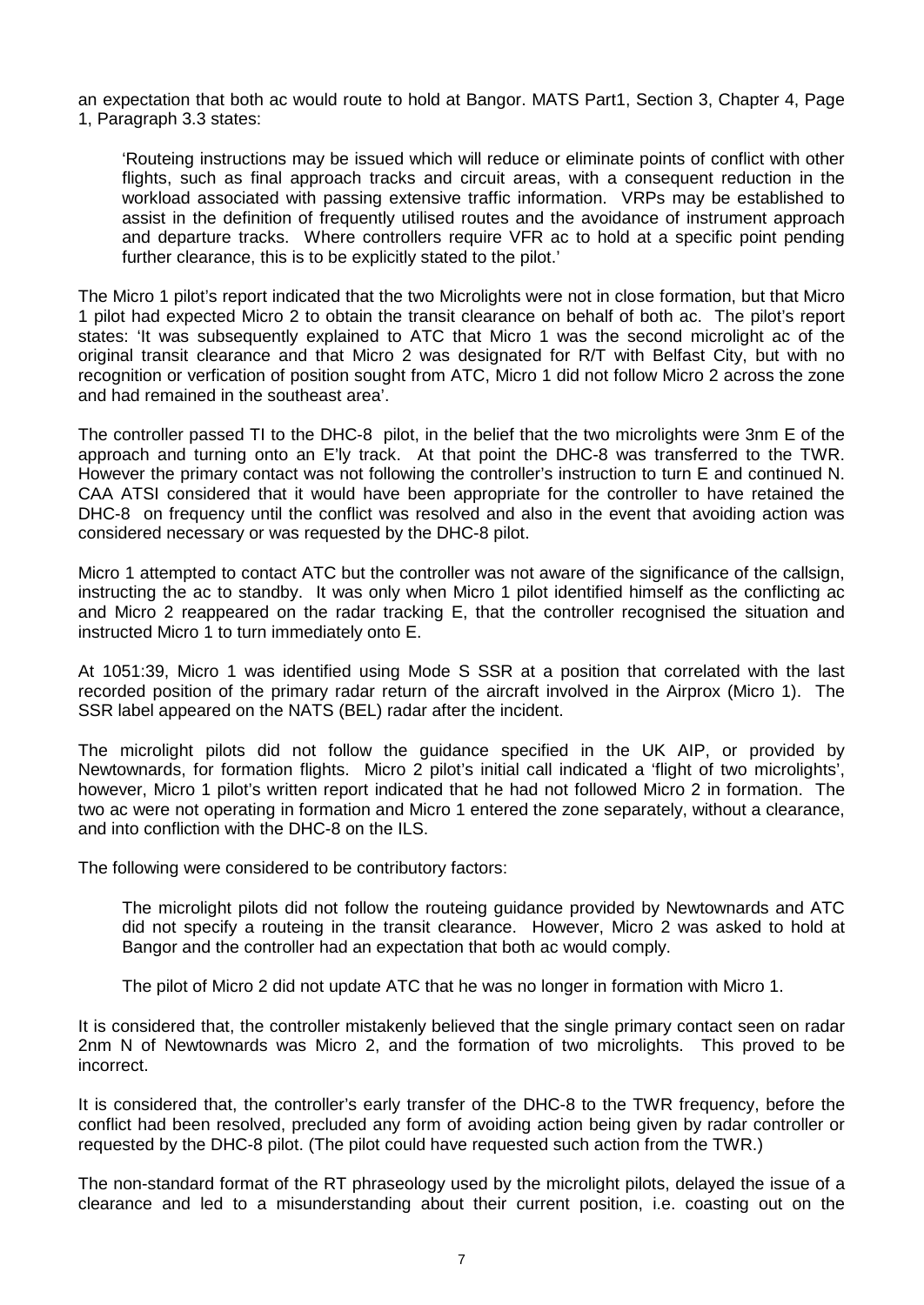northern coast of Ireland, or coasting in at the Scottish coast, when in fact they had just departed Newtownards.

Recommendations:

CAA ATSI recommends that the Belfast City ATSU review procedures and phraseology for the transit of formation VFR ac, with a view to obtaining the full details of the ac concerned, with specific mention of the routeing and term 'formation' as part of the clearance provided.

CAA ATSI recommends that the ATSU include this scenario in their unusual emergency (TRUCE) training programme, with elements covering, ac not identified, not displayed on radar, lost ac, tactical and avoiding action considerations.

# **PART B: SUMMARY OF THE BOARD'S DISCUSSIONS**

Information available included reports from the pilots of both ac, transcripts of the relevant RT frequencies, radar photographs and recordings, reports from the air traffic controller involved and reports from the appropriate ATC authority.

Members were informed that the terminology Microlight (Micro) 1 and Micro 2 did not reflect their positions in the flight; it was clear that Micro 2 was, in effect, the flight leader as he got airborne first and it was always intended that he should conduct the RT on behalf of both ac. There was apparently no intention that the ac should fly as a close formation as such, rather that Micro 1 would follow Micro 2. That said, Micro 2's description of the aircraft as a "flight of 2" may have lead the controller to believe that the ac were in a much closer trail than was the case and his misunderstanding would have been more difficult to resolve due to the intermittent radar returns from the microlights in the absence of request to squawk. Furthermore, the Microlights did not remain within 1nm of each other (as required by the UK AIP – see Part A), and therefore did not meet the requirements of a formation (this was exacerbated by Micro 1 slowing down to 60kt).

The Board was also informed by the Secretariat that both ac could be described as being red (as per the DHC-8 pilot's report).

Although in some ways a straightforward encounter with little risk attached, the Board found it difficult to analyse with any degree of certainty, due to apparently conflicting and incomplete information. The radar photograph timed at 1045:42 (circulated to Members) showed clearly that one of the two Microlights entered the CTR and flew to point just off the coast, ½nm E of the final approach to RW22, just as the DHC-8 on the ILS was passing; that being the case Members agreed that there was no risk of collision.

It was much less clear which Microlight was involved and whether or not that specific ac had been cleared to enter the CTR.

Although a confirmatory report from Newtownards was not available, the Board accepted that Micro 2 got airborne first and its pilot had intended to inform Belfast of the position of both ac, their intentions and request a clearance to fly through the CTR. It was clear (from the transcript) that the flight had intended to transit the CTR despite the advisory routeing (outside the CTR) given by the 'fly-in' organisers. Members agreed, however, that despite any other factors such as 'shortest sea transit' it is wise not to fly close to the boundaries of CAS or through the final approach track of busy airfields as this can (as this case demonstrated) present controllers with difficult and challenging scenarios.

When conducting unusual or unfamiliar flights it is essential that pilots inform ATC clearly and unambiguously of their ac identity, position and intentions - 'who are you, where are you and what you want to do' otherwise the controller will not be aware of this essential information, will not therefore be in a position to assist/clear you and might formulate an incorrect picture. In this case, although Micro 2 clearly stated that they were a "flight of two" and requested "transit through your